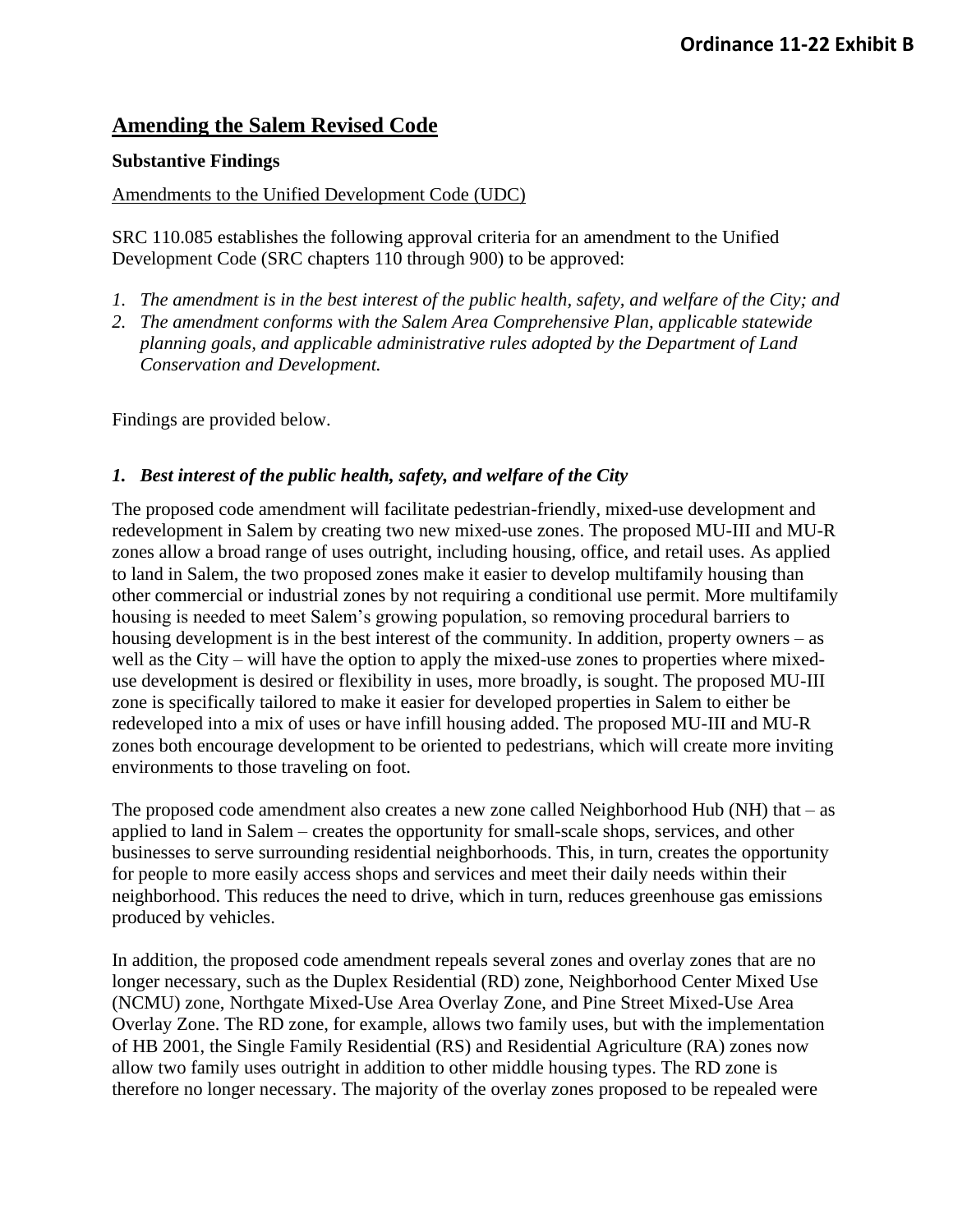initially created to promote mixed-use development, but they are no longer necessary because they are proposed to be replaced by several mixed-use zones that also promote mixed-use development. This streamlines the zoning code, simplifying the regulations for development across Salem.

The proposed code amendment includes corresponding changes to various other parts of the UDC to reference and incorporate the new proposed zones and the repeal of several zones and overlay zones. For example, the proposal amends SRC 703 (Wireless Communications Facilities) to establish development standards for the proposed new zones that generally follow standards for existing similar zones.

For the reasons described above, the proposed code amendment is in the best interest of the public health, safety, and welfare of the City.

### *2. Conforms to the applicable statewide planning goals and applicable administrative rules adopted by the Department of Land Conservation and Development*

The proposed code amendment is consistent with and conforms to the Statewide Planning Goals and applicable administrative rules as described below. In addition, the Oregon Department of Land Conservation and Development (DLCD) has reviewed the changes proposed through the Our Salem project and has submitted a letter of support dated March 8, 2022.

### *Goals 1: Citizen Involvement*

*To develop a citizen involvement program that insures the opportunity for citizens to be involved in all phases of the planning process.*

The proposed code amendment, including the creation of the proposed new zones, were developed through a multi-year planning project called Our Salem that included extensive public outreach. The community provided input through a variety of ways, including in-person and virtual meetings, surveys, interactive maps, public workshops, property owner meetings, community events, and stakeholder interviews. Staff hosted or attended roughly 260 in-person and virtual meetings and events and engaged with more than 80 community groups throughout the Our Salem project, which spanned more than three years. All of this engagement was conducted to foster meaningful involvement from all members of the community. To ensure that all citizens had the opportunity to be involved, the City specifically conducted targeted outreach to groups in the community that have not historically been from planning processes, including communities of color, youth, lower-income residents, and others. In addition, the process to adopt this proposed code amendment requires public notice and affords the public an opportunity to review, comment, and take part in the approval process. The proposed code amendment therefore conforms with this goal.

# *Goal 2: Land Use Planning*

*To establish a land use planning process and policy framework as a basis for all decisions and actions related to use of land and to assure an adequate factual base for such decisions and actions.*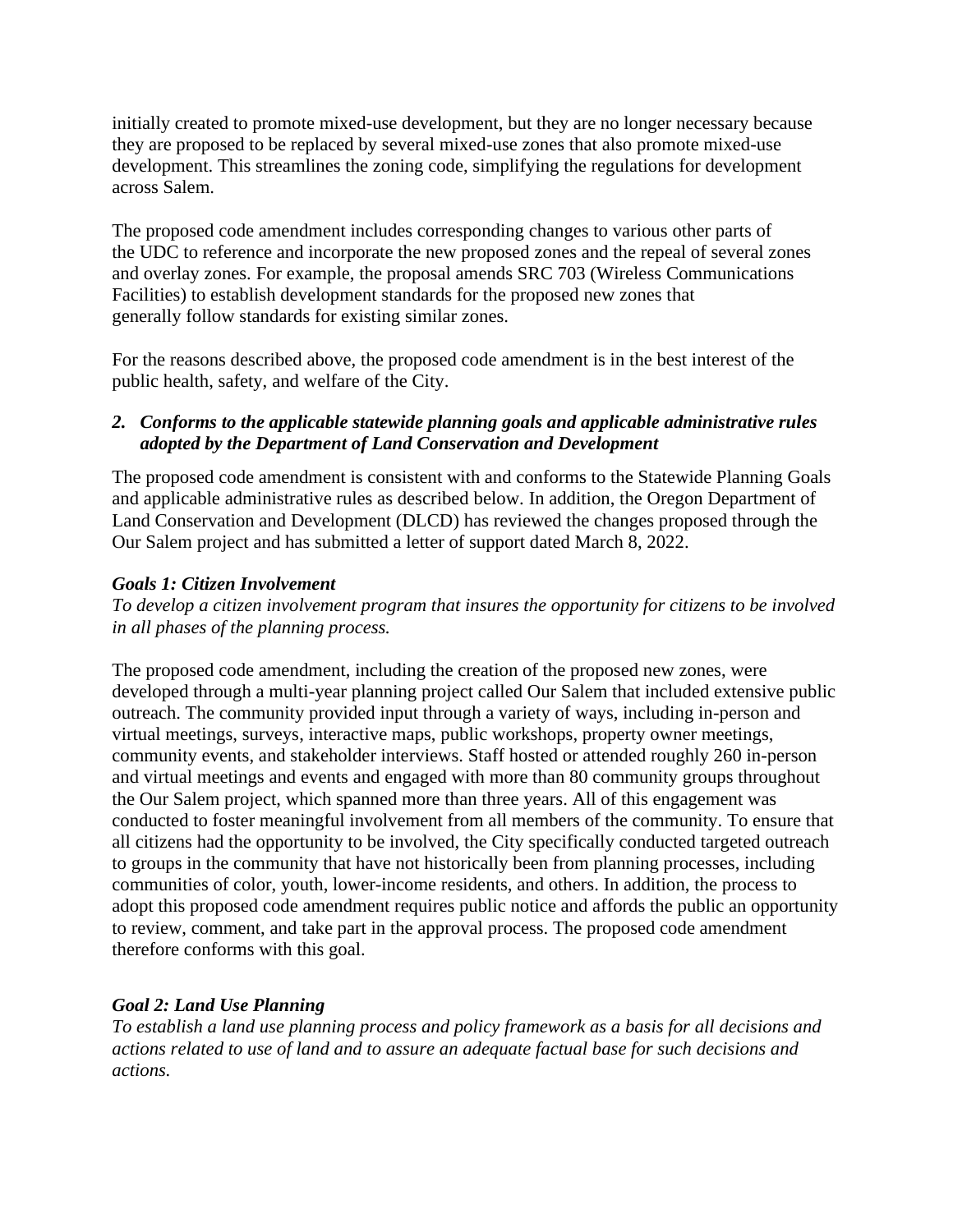The City has established a land use planning process and policy framework as a basis for all decisions and actions related to the use of land and to assure an adequate factual base for such decisions and actions. The updated Salem Area Comprehensive Plan (Comprehensive Plan) – which is concurrently being adopted – complies with the statewide goals and administrative rules, and it is implemented by the Salem Revised Code. The updated Comprehensive Plan includes a chapter that describes the different Comprehensive Plan Map designations and outlines the zones that implement each designation.

The proposed code amendment establishes three new zones in the Salem Revised Code. The proposed NH and MU-III zones are applied to properties in Salem and are accompanied by amendments to the Comprehensive Plan Map to the Mixed Use designation. The proposed MU-R zone is also applied to properties in Salem and is accompanied by amendments to the Comprehensive Plan Map to the River-Oriented Mixed Use designation. This ensures that the rezoned areas are consistent with the Comprehensive Plan Map and updated Comprehensive Plan. ORS 197.175(2)(b) requires cities to enact land use regulations to implement their comprehensive plans.

The proposed code amendment also advances policies in the updated Comprehensive Plan. For example, several policies call for encouraging high-density housing and mixed-use development to be located near Cherriots' Core Network. The proposed code amendment establishes provisions to encourage more housing and mixed-use development near frequent transit service. Specifically, the proposed code amendment increases the minimum density in mixed-use zones, eliminates minimum parking requirements for mixed-use development in mixed-use zones near frequent transit service (e.g., Cherriots' Core Network), and increases the maximum height in the MU-III zone near frequent transit service.

In addition, the proposed code amendment repeals several overlay zones that are no longer necessary. The properties that are subject to many of those overlay zones are being rezoned to mixed-use zones that aim to achieve the same objectives of the overlays – encouraging pedestrian-friendly, mixed use areas. Repealing the overlay zones ensures there are no conflicts between the existing regulations in the overlay zones and the new proposed zones. In addition, the Compact Development Overlay Zone, which allows two and three family housing, is proposed to be repealed because the RS zone underlying that overlay zone now allows middle housing. The overlay zone is no longer necessary to allow two and three family housing on the RS-zoned properties.

The proposed code amendment therefore conforms with this goal.

#### *Goal 5: Natural Resources, Scenic and Historic Areas, and Open Spaces*

*To protect natural resources and conserve scenic and historical areas and open spaces.*

The proposed code amendment does not eliminate the requirement for future development in the new proposed NH, MU-III and MU-R zones to meet the conditions of Chapter 230 (Historic Preservation). SRC Chapter 601 (Floodplain Overlay Zone), SRC Chapter 808 (Preservation of Trees and Vegetation), SRC Chapter 809 (Wetlands), and SRC Chapter 810 (Landslide Hazards). The proposed MU-R zone includes a requirement for development to provide public pedestrian access to the Willamette River. This provision helps conserves visual access to and a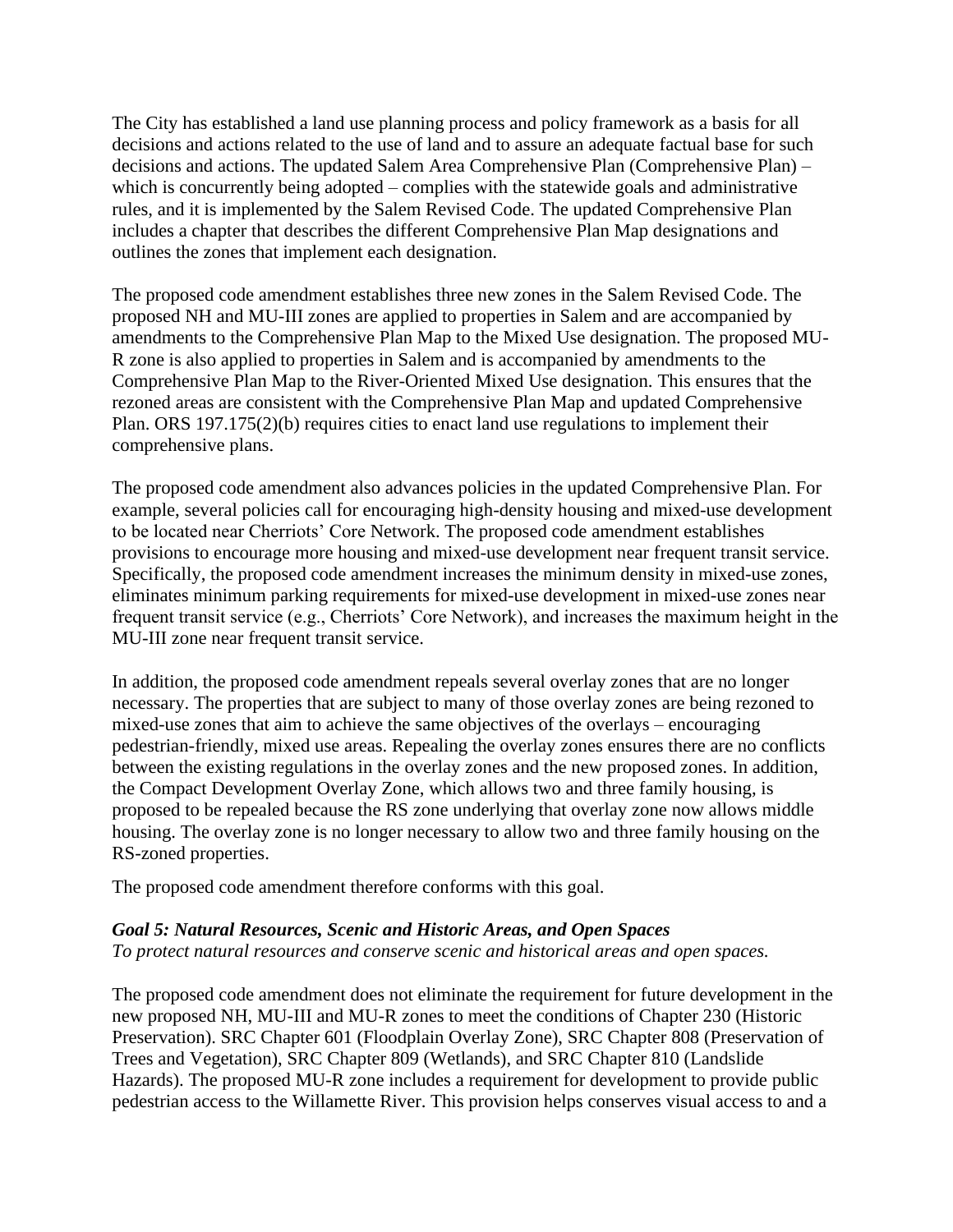sense of openness along the river, which is a scenic asset in Salem.

In addition, the proposed MU-III zone requires building setbacks when the zone is located adjacent to a residential zone, including residential zones within a historic district. Specifically, a minimum 10-foot setback is required, plus 1.5 feet of additional setback for each 1 foot of building height above 15 feet, with a maximum setback of 50 feet. This setback provides a buffer between properties that are zoned MU-III and properties in a residential zone, including residential zones within a historic district.

In addition, the Our Salem project – including the proposed updates to the Comprehensive Plan and Comprehensive Plan Map –does not trigger a requirement to conduct Goal 5 inventories, because the Our Salem project does not amend a resource list or a portion of an acknowledged plan or land use regulation adopted to protect a significant Goal 5 resource or address a specific requirements of Goal 5; it does not allow new uses that could be conflicting uses with a particular significant Goal 5 resource on an acknowledged resource list; and it does not amend the UGB.

It should be noted that the City does not have any significant Goal 5 resources (other than historic resources). The City is proposing to change the zoning of several properties in Salem to help protect natural resources on City-owned land. Specifically, the City is proposing to change the Comprehensive Plan Map designations of such properties to Parks, Open Space, and Outdoor Recreation (POS) and change the zoning to Public Amusement (PA). Such changes would provide greater protection to natural resources and would not be in conflict with Goal 5.

The cases cited in public testimony involve circumstances that clearly required Goal 5 review. In ODOT v. City of Newport 23 Or. Luba 408, the City sought to amend the UGB and allow multi-family residential housing on a portion of newly-included property that had previously designated as a resource site under Goal 5. Because the site was previously identified and the proposed use appeared to conflict with that use, the City was required to perform an EESE (economic, social, environmental and energy consequence analysis). Comments submitted have not identified particular properties to be affected; they only cite the fact that the City in the future plans to identify and protect Natural Resources, Habitat and Habitat connectivity. Those actions do not appear to be sufficient to trigger a Goal 5 review.

In Doty v. Harris 34 Or Luba 287, the County attempted to rezone a property that had previously been identified as a natural resource (Grizzly, deer and elk habitat) to zoning designation that would allow residential development. LUBA found that the change required an EESE, which the County had conducted, but found the EESE lacking. Again because the City has no significant resources (other than historic resources) and the changes provide greater protection, a Goal 5 analysis is not needed.

The proposed code amendment therefore conforms with this goal.

### *Goal 6: Air, Water and Land Resources Quality*

*To maintain and improve the quality of air, water, and land resources of the state.*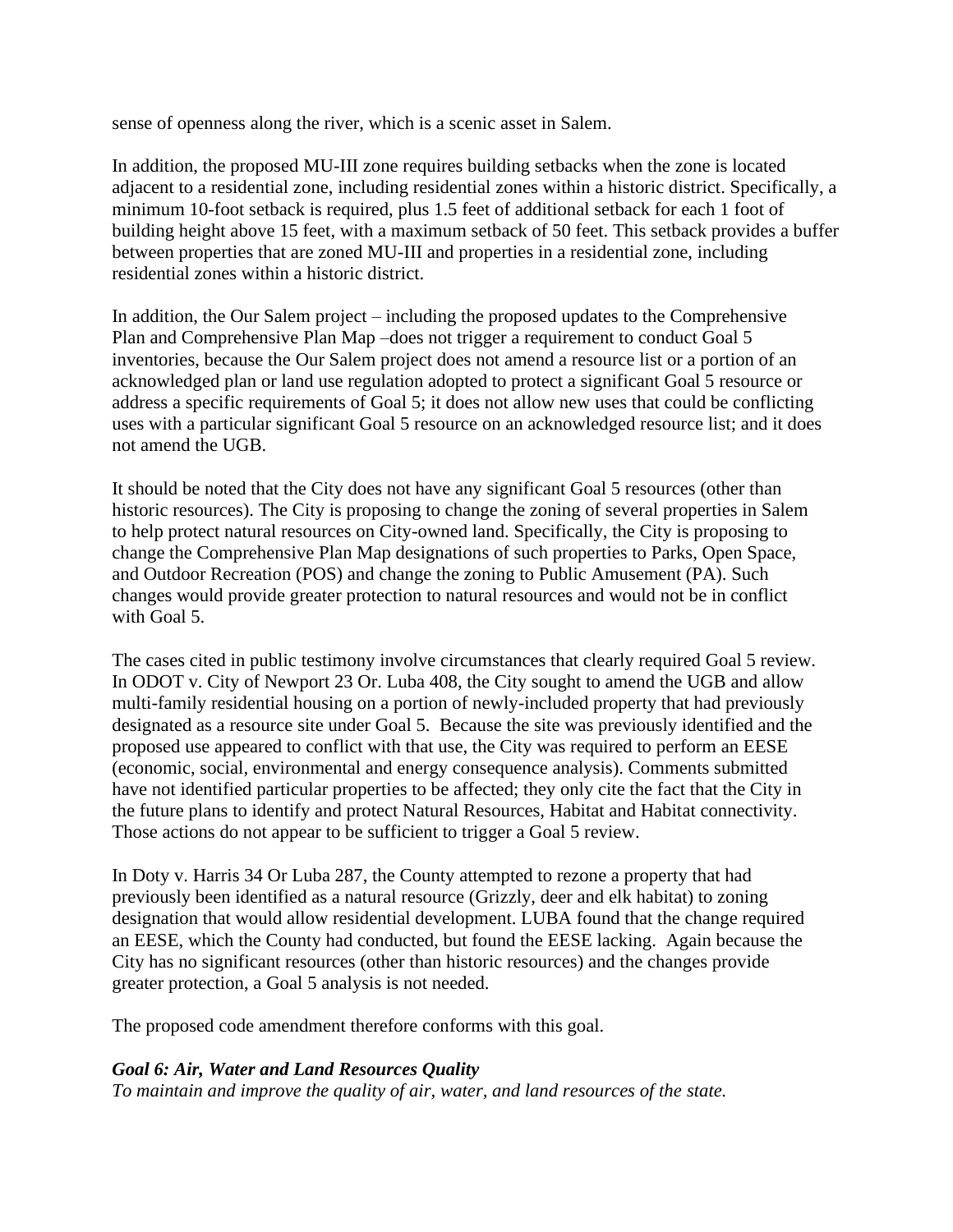The proposed code amendment does not eliminate the requirement for future development in the proposed new NH, MU-III, and MU-R zones to meet the conditions of SRC Chapter 808 (Preservation of Trees and Vegetation), SRC Chapter 809 (Wetlands), SRC Chapter 810 (Landslide Hazards), and SRC Chapter 601 (Floodplain Overlay Zone). The proposed MU-III zone also makes it easier to develop housing in areas that were previously commercially-zoned (e.g., housing is allowed outright as opposed to through a conditional use permit in many of Salem's commercial zones), and the potential development capacity of the properties zoned MU-III has been increased through higher maximum heights. These changes allow for more of Salem's housing demand to be potentially met in areas that are already developed but could be redeveloped with housing or could accommodate additional infill. This potentially helps to lessen the demand for development in areas more prone to natural hazards, such as vacant land with steep slopes. The proposed code amendment therefore conforms with goal 6.

#### *Goal 7: Areas Subject to Natural Disasters and Hazards*

*To protect life and property from natural disasters.*

The proposed code amendment does not eliminate the requirement for future development in the proposed new NH, MU-III, and MU-R zones to meet the conditions of SRC Chapter 808 (Preservation of Trees and Vegetation), SRC Chapter 809 (Wetlands), SRC Chapter 810 (Landslide Hazards), and SRC Chapter 601 (Floodplain Overlay Zone). The proposed MU-III zone also makes it easier to develop housing in areas that were previously commercially-zoned (e.g., housing is allowed outright as opposed to through a conditional use permit in many of Salem's commercial zones), and the potential development capacity of the properties zoned MU-III has been increased through higher maximum heights. These changes allow for more of Salem's housing demand to be potentially met in areas that are already developed but could be redeveloped with housing or could accommodate additional infill. This potentially helps to lessen the demand for development in areas more prone to natural hazards, such as vacant land with steep slopes. The proposed code amendment therefore conforms with goal 7.

### *Goal 8: Recreational Needs*

*To satisfy the recreational needs of the citizens of the state and visitors and, where appropriate, to provide tor the siting of necessary recreational facilities including destinations resorts.*

The proposed NH, MU-III, and MU-R zones allow parks, open space, and recreation services such as community centers, youth clubs, and neighborhood club buildings with swimming pools. This helps meet the recreational needs of residents and visitors in Salem. The proposed code amendment therefore conforms with this goal.

#### *Goal 9: Economic Development*

*To provide adequate opportunities throughout the state for a variety of economic activities vital to the health, welfare, and prosperity of Oregon's citizens.*

The Salem Economic Opportunities Analysis (EOA), adopted in 2015, was developed consistent with the requirements with Goal 9 and associated administrative rules. It determined that there is expected to be a 271-acre deficit of commercial land in Salem's portion of the UGB over the next 20 years. The EOA recommended meeting this need in several ways, including encouraging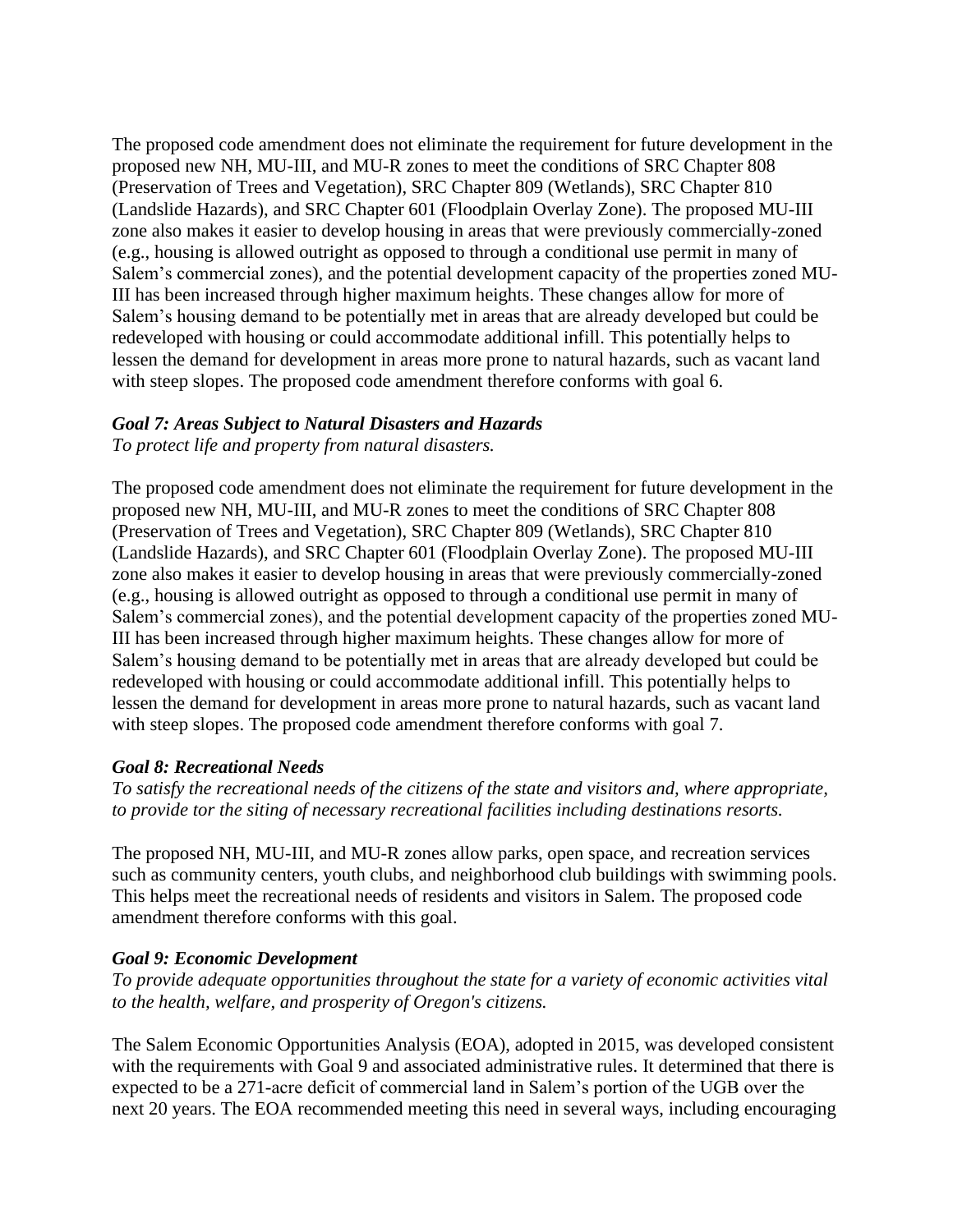redevelopment of existing industrial and commercial areas, allowing or encouraging mixed-use development in downtown or other employment areas, and identifying nodes for neighborhood retail development.

The proposed MU-III and MU-R zones implement these recommendations. For example, both proposed zones allow mixed-use development and facilitate the redevelopment of commercial or industrial areas, as applied to land in Salem, by allowing outright a broad array of uses, including retail uses, offices, and other commercial uses.

The proposed NH zone also implements an EOA recommendation, particularly the one related to neighborhood retail development. The proposed NH zone allows for small-scale commercial uses, including retail sales and services, in neighborhoods that were previously zoned primarily for residential uses. In addition, the proposed code amendment requires new large subdivisions, those that are at least 10 acres in size, to identify at least two properties where small-scale commercial uses (e.g., neighborhood hubs) will be allowed. These code changes provide the opportunity for some of Salem's commercial demand to be met in these existing and new residential areas.

The proposed code amendment also provides the new opportunity for residents in the RS zone – those along major and minor arterial streets – to convert their homes to include live-work space. This allows more properties in Salem to have small retail or service businesses, helping expand employment opportunities in the city. The proposed code amendment therefore conforms with this goal.

### *Goal 10: Housing*

*To provide for the housing needs of citizens of the state.*

The Salem Housing Needs Analysis (HNA) was intended to comply with Goal 10 and the associated Oregon Administrative Rules 660.008. It determined that there is projected to be a 207-acre deficit of land for multifamily housing in Salem's portion of the urban growth boundary (UGB) over the next 20 years. One way the HNA recommends meeting that need is to lower barriers to multifamily development. The proposed MU-III and MU-R zones accomplish this by allowing multifamily housing outright. Specifically, multifamily developments do not need to receive a conditional use permit, which is required in most existing commercial and industrial zones today. The opportunity to meet the housing needs of Salem's diverse and growing population are therefore increased.

In addition, the proposed code amendment establishes requirements to encourage more housing and mixed-use development with housing near frequent transit service. For example, the proposed code amendment increases the minimum density in the Multiple-Family Residential-II (RM-II) zone and mixed-use zones from 12 units per acre to 15 units per acres, and it eliminates minimum parking requirements for developments that include multifamily housing in mixed-use zones near frequent transit service (e.g., Cherriots' Core Network). The latter change encourages developed properties, such as existing commercial plazas, to add housing on their parking lots, as off-street parking would no longer be allowed once multifamily housing was developed. In addition, the proposed code amendment establishes a maximum height of 70 feet in the MU-III zone, which is applied to many properties that were previously zoned Retail Commercial (CR)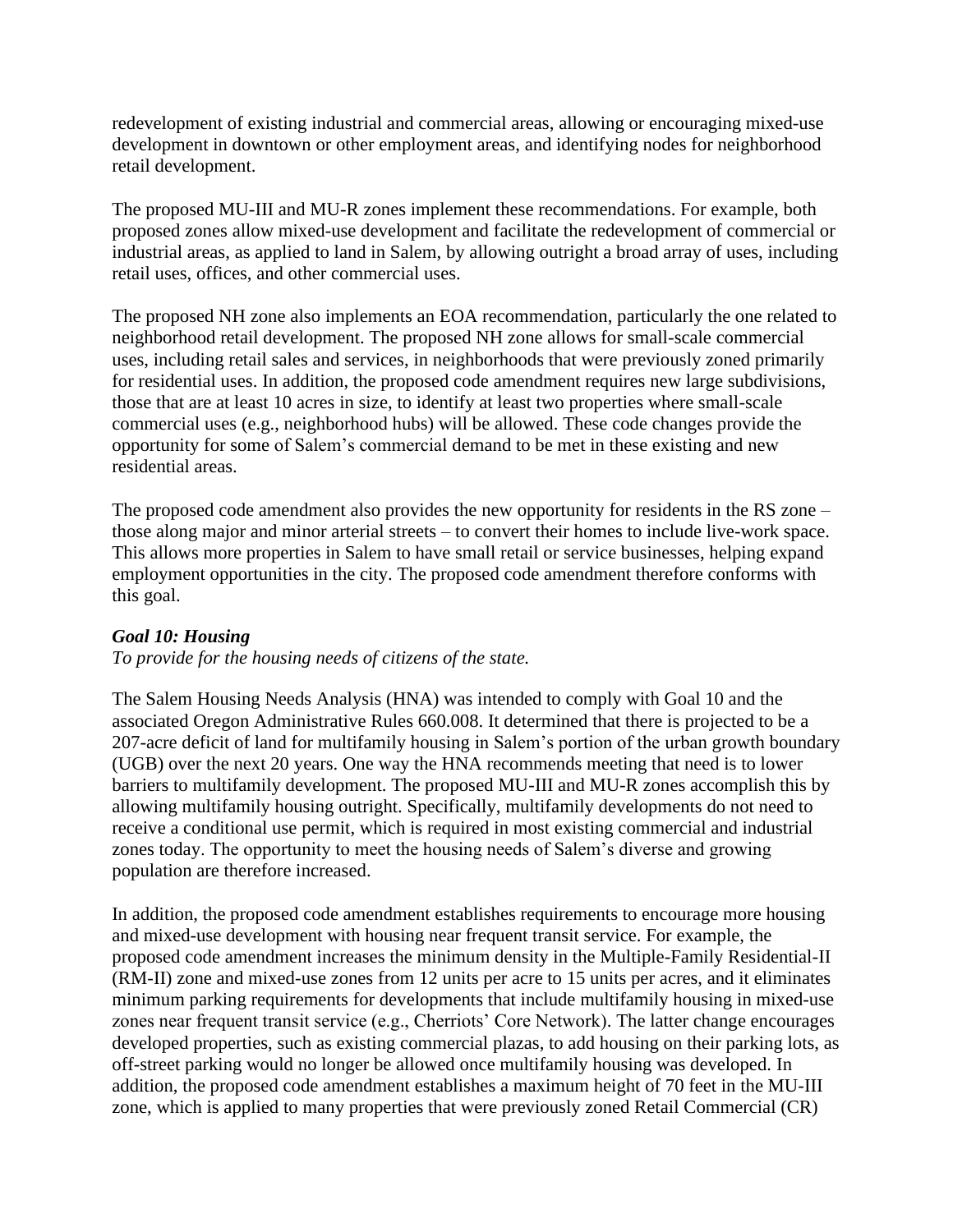where the maximum height is 50 feet. These changes encourage and allow more housing to be developed in Salem (e.g., development capacity). The proposed code amendment therefore conforms with this goal.

### *Goal 12: Transportation*

*To provide and encourage a safe, convenient, and economic transportation system.*

The proposed MU-III and MU-R zones encourage a safe and convenient transportation system by facilitating pedestrian-friendly development. This is accomplished through development standards that require, for example, buildings to be built up to or close to the sidewalk, building entrances to face major streets, and parking lots to be located behind or beside buildings. The proposed NH zone also requires a primary building entrance to nonresidential uses to face the street and provide direct pedestrian access to the adjacent sidewalk. These provisions encourage and facilitate pedestrian travel, while minimizing potential conflicts between pedestrians and other modes of transportation. The MU-R zone also requires public pedestrian access to the Willamette River, which also promotes safe and convenient pedestrian travel. The proposed code amendment therefore conforms with this goal.

### *Goal 13: Energy Conservation*

*To conserve energy.*

The proposed MU-III and MU-R zones facilitate the redevelopment of properties and reuse of vacant buildings by allowing a broad mix of uses outright. Property owners looking to develop or redevelop their land – including vacant or underutilized land – can apply the proposed MU-III zone, for example, to expand the ways in which they can use their property. This flexibility allows property owners to better respond to market changes and develop their property. The proposed MU-III zone also specifically encourages reuse of buildings in inner West Salem by allowing existing industrial buildings there to house new industrial uses. This provides more flexibility in how the existing developed land is reused – in addition to having the opportunity to convert to or redevelop into a variety of residential and commercial uses. Also, both the proposed MU-III and MU-R zones facilitate mixed-use development, which reduces the reliance on automobile trips. The proposed code amendment therefore conforms with this goal.

### *Goal 14: Urbanization*

*To provide an orderly and efficient transition from rural to urban land use, to accommodate urban population and urban employment inside urban growth boundaries, to ensure efficient use of land, and to provide for livable communities.*

The proposed MU-III and MU-R help accommodate Salem's urban population and employment inside the UGB by allowing multifamily housing and a range of commercial uses outright. Property owners, as well as the City, can seek to apply the proposed zones to areas where such uses are not currently allowed or are only allowed through conditional use permits. This could increase the amount of land available for multifamily and commercial uses in the city. The proposed zones also ensure the efficient use of land by allowing a mix of uses on the same property. The proposed NH zone, as mentioned under the Goal 9 findings, also allows for some of Salem's commercial demand to be met in primarily residential areas. While single-family and middle housing types continue to be allowed, the proposed zone allows small-scale businesses in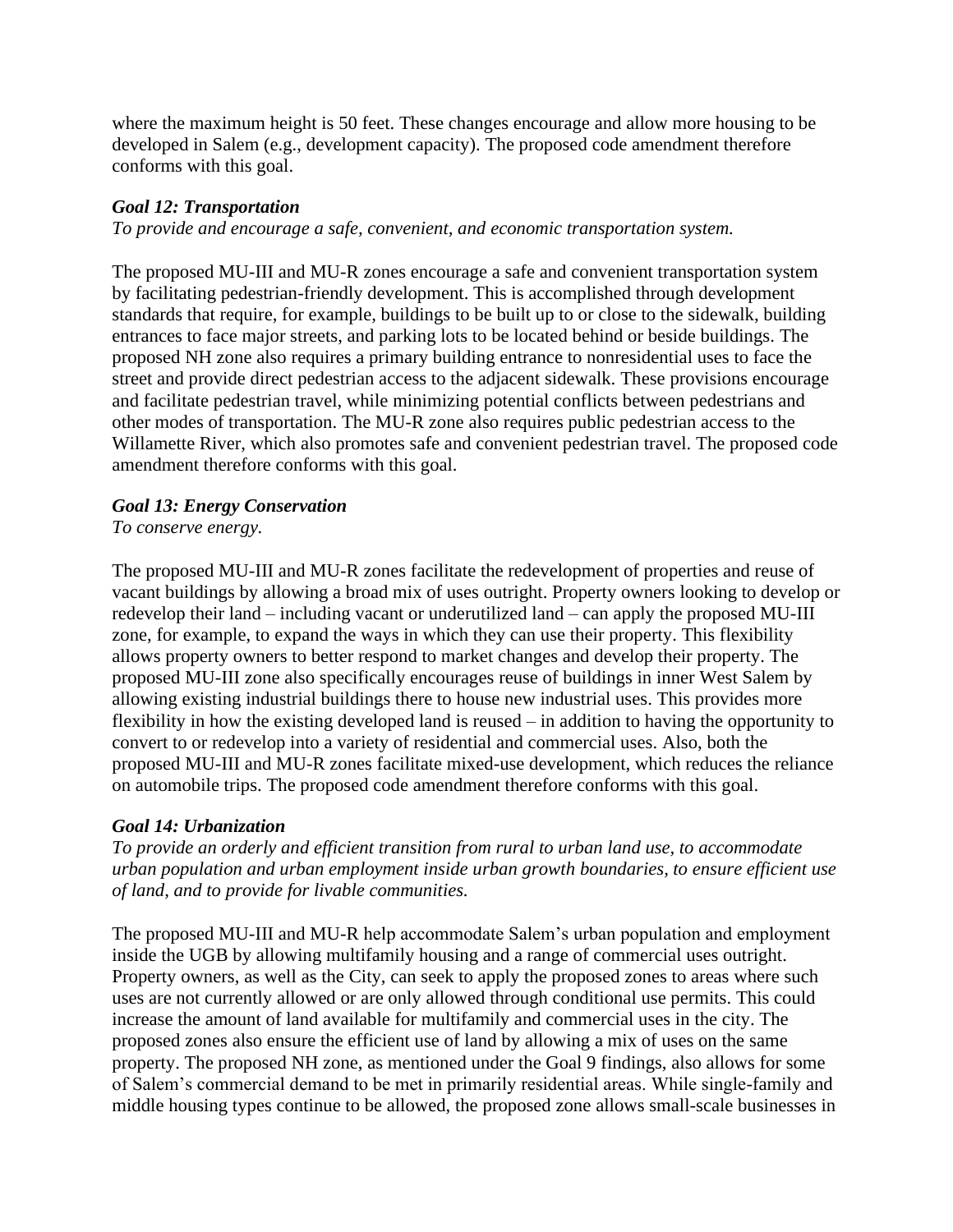areas that previously were largely limited to residential uses. The proposed code amendment therefore conforms with this goal.

#### *Goal 15: Willamette River Greenway*

*To protect, conserve, enhance and maintain the natural, scenic, historical, agricultural, economic and recreational qualities of lands along the Willamette River as the Willamette River Greenway.*

The code amendment seeks to enhance and maintain the natural, scenic, economic, and recreational qualities of lands along the Willamette River, primarily through the establishment of the proposed MU-R zone. That proposed zone aims to promote a mixed-use, pedestrian-oriented district that takes advantage of its proximity to the Willamette River. Specifically, it allows a wide range of uses outright, which supports reuse and redevelopment along the river. It also requires public pedestrian access to the Willamette River, which will increase public access as development and redevelopment occurs. In addition, the proposed code amendment does not eliminate the requirement for future development in the proposed MU-R zone (and other zones) to meet the conditions of SRC Chapter 800 (Willamette Greenway). The proposed code amendment therefore conforms with this goal.

### *Goals 3, 4, 11, 16, 17, 18, and 19*

Goals 3, 4, 11, 16, 17, 18, and 19 are not applicable to the proposed code amendment.

# *Conforms with the Salem Area Comprehensive Plan*

The proposed amendment is consistent with and conforms to the Salem Area Comprehensive Plan as described below.

*CE 1 Community Engagement Goal: Engage the public in planning, investment, and policy decisions and in the implementation of this Comprehensive Plan through inclusive, equitable, transparent, and collaborative processes that foster meaningful involvement from all members of the community.*

*CE 1.1 Partnerships: The City shall build and foster collaborative partnerships with all segments of the community, including individuals, nonprofits, organizations, neighborhoods, institutions, and businesses to ensure meaningful community involvement in all stages of planning and decision making.* 

*CE 1.2 Neighborhood associations: The City shall support and foster the growth of neighborhood associations and encourage their continued participation in land use matters.* 

*CE 1.3 Inclusion and equity: The City shall expand opportunities for Salem's communities of color, low-income residents, renters, sovereign tribes, and other underserved and underrepresented groups to participate in planning and investment decisions, particularly those that may be impacted by the results.* 

*CE 1.4 Youth and young adult engagement: The City shall create opportunities for youth and young adults to be engaged in planning and decision-making processes. CE 1.5 Culturally appropriate processes: The City shall consult community groups and*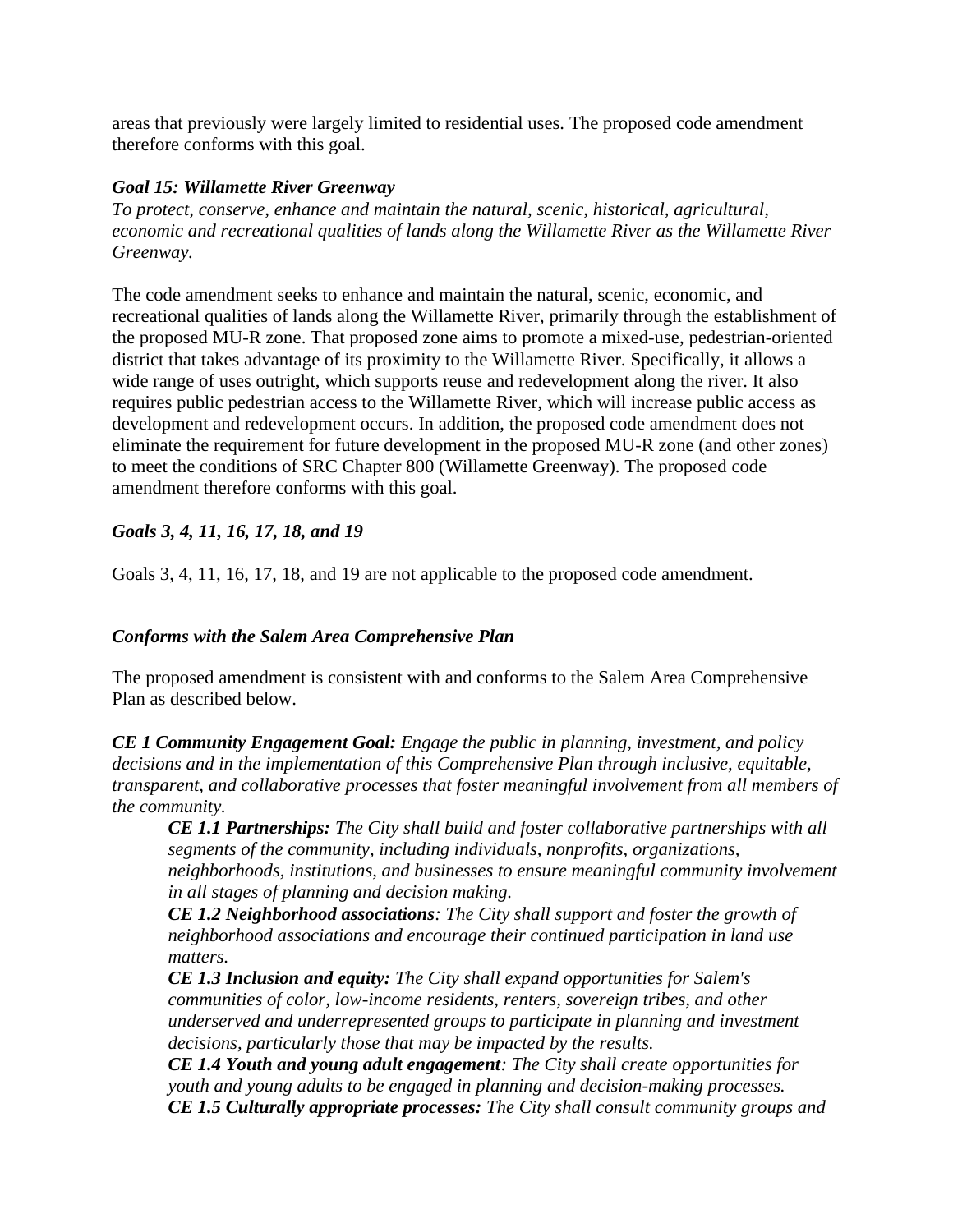*organizations, particularly underserved and underrepresented groups, to design culturally appropriate processes that meet their needs and effectively engage those affected by planning or investment projects.* 

*CE 1.6 Barrier reduction: The City shall reduce barriers to participation and help ensure all meetings and materials are fully accessible by considering language, meeting time, location, required technology/internet, and required level of involvement. CE 1.9 Accountability and transparency: The City shall ensure accountability and transparency in planning processes by providing clear and timely information to the community, by maintaining access to City decision-makers, and by showing how public input has been used.*

The proposed code amendment, including the creation of the proposed new zones, were developed through a multi-year planning project called Our Salem that included extensive public outreach. The community provided input through a variety of ways, including in-person and virtual meetings, surveys, interactive maps, public workshops, property owner meetings, community events, and stakeholder interviews. Staff hosted or attended roughly 260 in-person and virtual meetings and events and engaged with more than 80 community groups throughout the Our Salem project. All of this engagement was conducted to foster meaningful involvement from all members of the community.

Staff specifically expanded opportunities for communities of color, youth, and other underrepresented groups to participate in and provide input throughout Our Salem project, including during the drafting of code amendments to advance the goals and policies in the updated Comprehensive Plan. For example, staff held several youth forums to engage youth and young adults and also created and participated in events specifically tailored to engage communities of color. Staff consulted community groups to design culturally appropriate process or events that met their specific needs. For example, staff worked with organizations representing communities of color to develop Facebook live events that effectively engaged members of those communities. Staff also reduced barriers to participation throughout the Our Salem project by holding meetings at different times of the day and at locations across Salem (as well as online). Staff also translated meeting materials into different languages such as Spanish and Chuukese, tailoring the outreach to the audience. Several events and meetings were also held in Spanish.

In addition, staff fostered partnerships with and engaged a broad variety of community groups, including business organizations and nonprofits. For example, during the drafting of the code amendment, staff worked collaboratively with the area's homebuilders association to ensure the perspective of developers and builders were considered. Staff also collaborated with neighborhood associations throughout the Our Salem project, including in the crafting of the proposed NH zone.

Throughout the creation of the proposed new zones, staff worked to provide the community with clear, timely information to increase transparency in the planning process. For example, staff created two-page overviews of the draft zones to provide the community with high-level concepts early in the code development process. Staff also sought and received feedback on the draft zones at neighborhood and community meetings, particularly the proposed NH zone. Based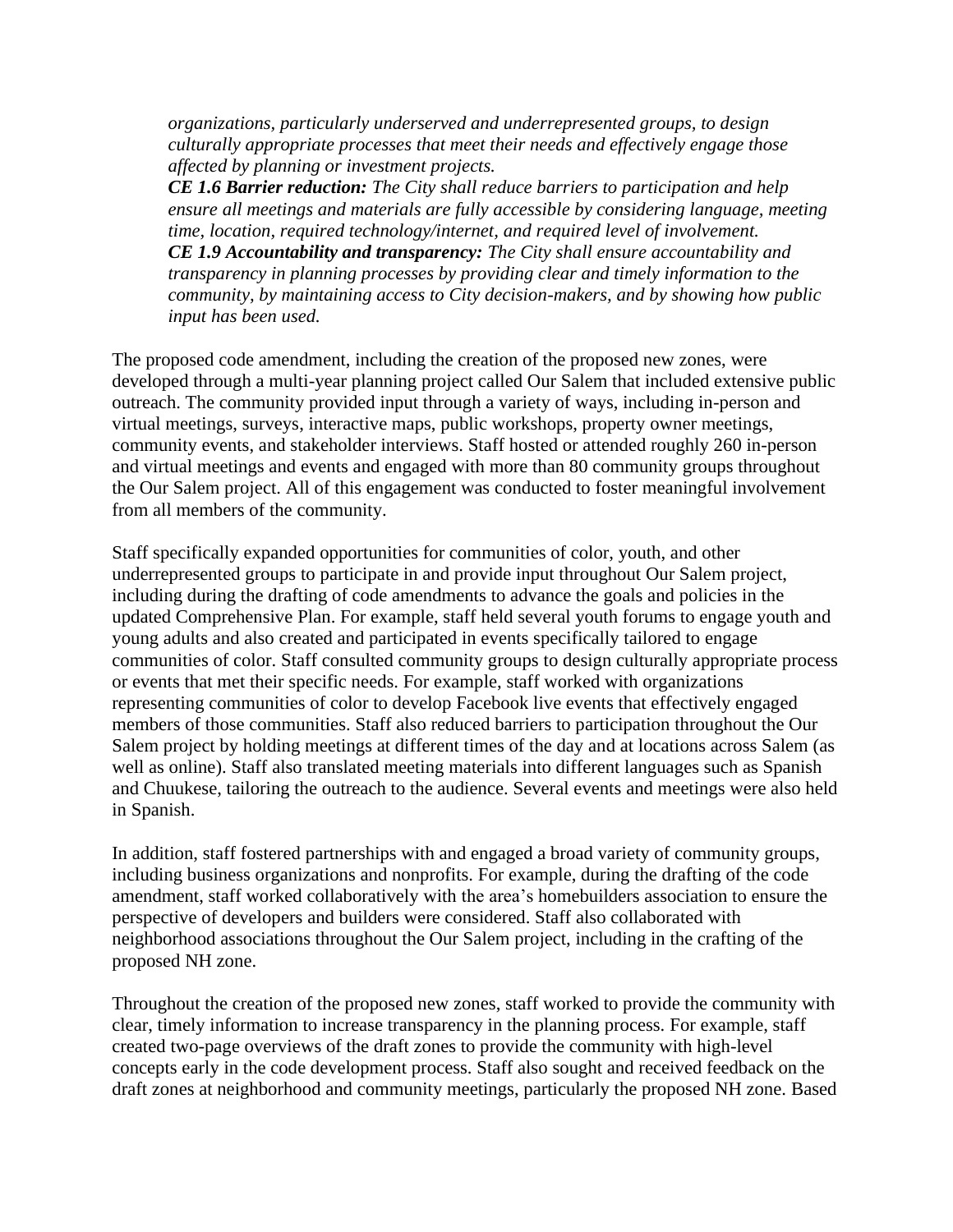on public feedback, staff revised the proposed NH zone and let the community know what the changes were and how public input was used.

In addition, the process to adopt this proposed code amendment requires public notice and affords the public an opportunity to review, comment, and take part in the approval process. The proposed code amendment therefore conforms to this goal and associated policies.

*H1 Housing Choice Goal: Promote a variety of housing options to meet the needs, abilities, and preferences of all current and future residents.*

*H 1.1 Housing types: A variety of housing types shall be allowed and encouraged throughout the Salem Urban Area, including single-family homes, accessory dwelling units, manufactured homes, townhouses, middle housing, and multifamily housing.*

The proposed code amendment promotes a variety of housing options in Salem through several ways. First, the proposed MU-III and MU-R zones allow multifamily housing outright, as opposed to through a conditional use permit as is required in most existing commercial and industrial zones today. The This encourages multifamily housing in areas where a conditional use permit – which can add time and cost to a project – could have been a barrier to housing development. In addition, the proposed code amendment requires large subdivisions, those at least 5 acres in size, to include middle housing, which includes two family, three family, four family, townhouses, and cottage clusters. Specifically, at least 15 percent of housing units in those large subdivisions must be middle housing types. This expands the types of housing that would otherwise occur in the Single-Family Residential (RS) and Residential Agriculture (RA) zones. The proposed code amendment therefore conforms to this goal and policy.

*H 3 Land Supply Goal: Provide a supply of residential land that accommodates the amounts and types of housing needed to meet the population forecast for the Salem Urban Area. H 3.1 Access and dispersal: Multifamily housing should be located near employment centers, parks, shopping, and schools throughout the Salem Urban Area to increase pedestrian access to those destinations and services, foster complete neighborhoods, and promote dispersal of such housing across Salem's neighborhoods. H 3.3 Infill: Infill housing should be encouraged to promote the efficient use of land and existing infrastructure and access to existing services and amenities.* 

The proposed code amendment facilitates the development of multifamily housing through the creation of the proposed MU-III and MU-R zones. The two proposed mixed-use zones allow multifamily housing outright, as opposed to through a conditional use permit as is required in most existing commercial and industrial zones today. The opportunity to meet the housing needs of Salem's diverse and growing population are therefore increased. According to the HNA, there is a need for more multifamily housing units in Salem's portion of the UGB, and one way the HNA recommends meeting that need is to lower barriers to multifamily development, which this proposed code amendment does.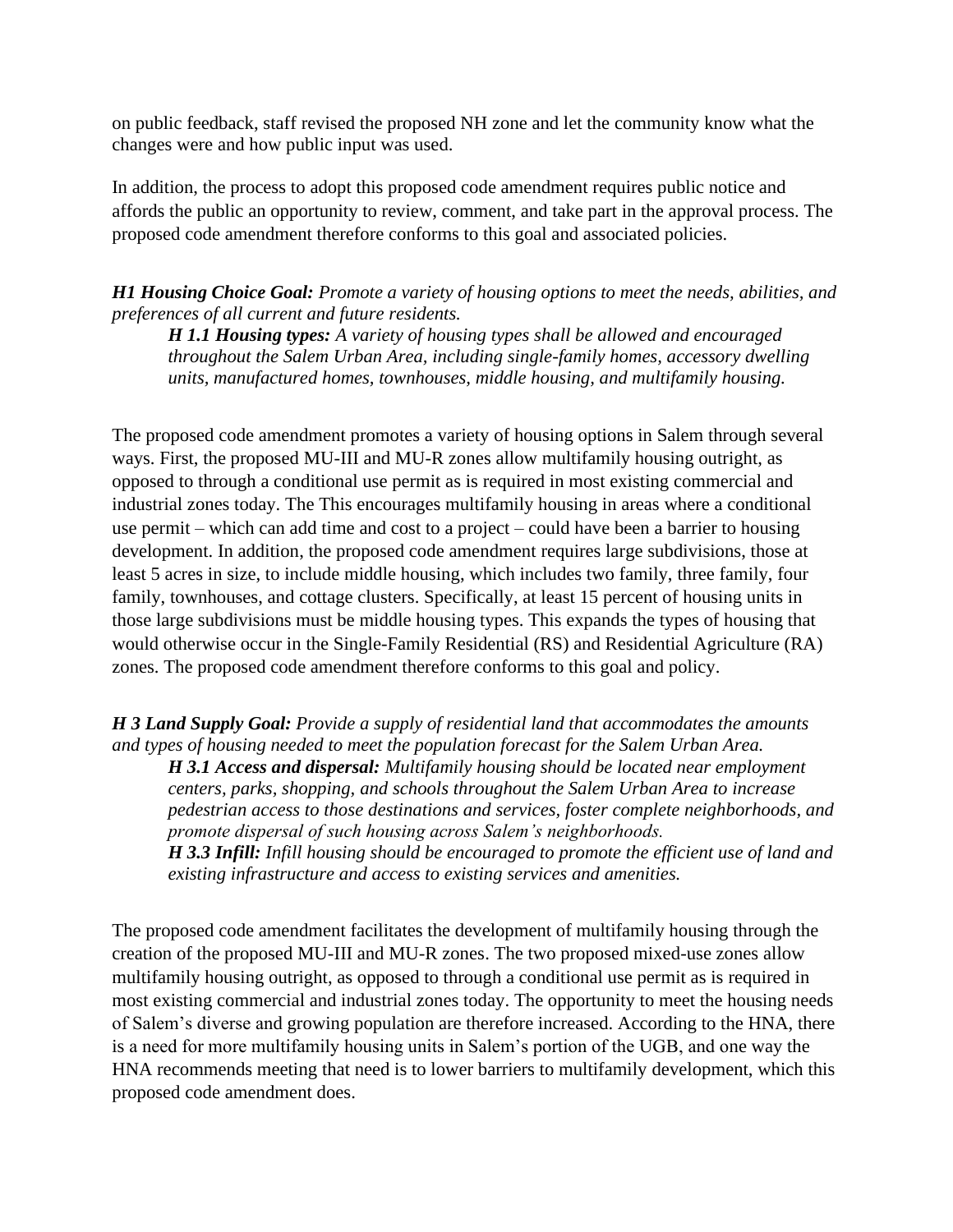The proposed zones, as they are applied to land in Salem, allow for multifamily housing to be developed near employment, parks, shopping, and schools. The proposed zones are largely located along major commercial corridors served by transit service as well as along the river. The proposed MU-III and MU-R zones also allow a mix of residential and commercial uses, which facilitates the development of housing with or near jobs, shopping, and services. This increases pedestrian access to those destinations and services.

The proposed code amendment also encourages infill housing by eliminating minimum parking requirements for any uses in the MU-I, MU-II, MU-III, and MU-R zones, provided that the property is located within one quarter-mile of the Core Network and is developed with multiple family. This provides the space and flexibility for properties with existing commercial uses, for example, to add housing on existing parking lots; the parking spaces for the commercial uses would no longer be required. The proposed code amendment therefore conforms to this goal and associated policies.

### *H 5 Livability and Sustainability Goal: Enhance Salem's neighborhoods to ensure that they are safe, welcoming, stable, sustainable, and attractive places to live.*

The proposed MU-III zone requires building setbacks when the zone is located adjacent to a residential zone to minimize impacts of more intensive development on adjacent residential properties. Specifically, a minimum 10-foot setback is required, plus 1.5 feet of additional setback for each 1 foot of building height above 15 feet, with a maximum setback of 50 feet. This setback provides a buffer between properties that are zoned MU-III and properties in a residential zone. This helps maintain the livability of Salem's neighborhoods.

The proposed NH zone requires a new parking spaces to be located behind or beside buildings and structures, and it prohibits outdoor storage of materials and equipment. On-site storage of hazardous materials such as explosive materials are also prohibited in the proposed new zone. In addition, the proposed NH zone generally requires a primary building entrance to a nonresidential use – such as a retail shop – to face the street, and a direct pedestrian access must be provided to the adjacent sidewalk. These provisions help ensure that neighborhoods are safe, attractive, and welcoming places. The proposed code amendment therefore conforms with this goal and policy.

*E 1 Economic Development Goal: Strengthen and diversify the economy to enhance Salem's economic prosperity and resiliency.*

*E 1.1 Diversity: A diverse range of businesses and industries should be encouraged in the Salem Urban Area to provide jobs and services to the diverse, growing population and to strengthen economic resiliency.*

*E 1.2 Traded-sector industries: The attraction, retention, and growth of traded-sector industries should be fostered, particularly those that provide living-wage jobs and investment in the Salem Urban Area.*

*E 1.13 Flexibility: The types and arrangements of businesses allowed in employment areas should be flexible to support adaptive reuse of existing buildings in changing economies.*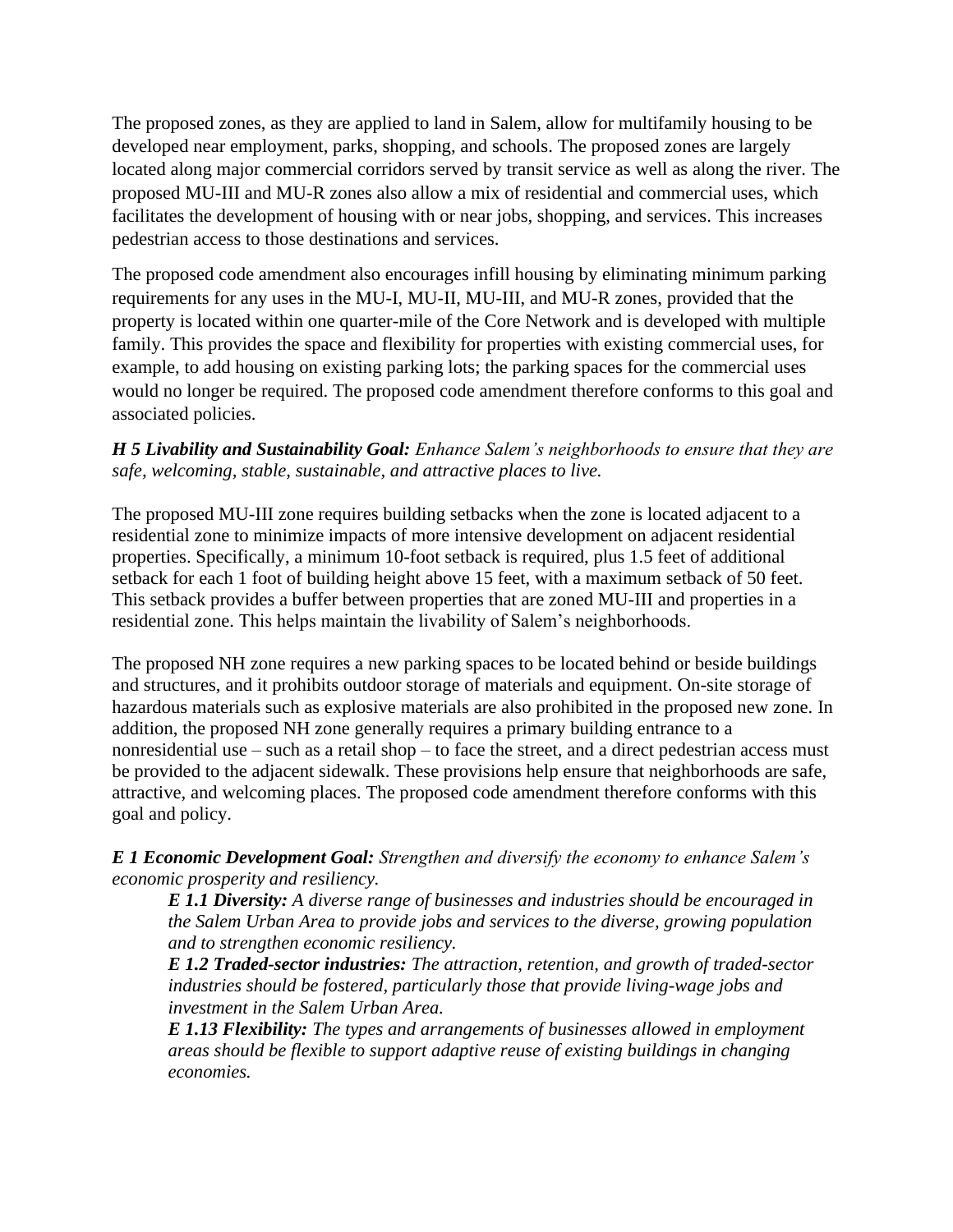The proposed code amendment encourages a diverse range of businesses to help diversify the economy through the proposed MU-III and MU-R zones. Both proposed zones allow a broad array of uses outright, including retail sales, offices, services, and other commercial uses. This provides flexibility in how properties – those to which the zones are applied – can be used or reused. The proposed zones therefore allow property owners to better respond to market changes.

The proposed MU-III zone specifically allows industrial uses such as manufacturing in existing industrial businesses in inner West Salem, an existing industrial area. This supports the retention of traded-sector industries, and it also provides flexibility in the types of businesses allowed in the inner West Salem area and supports the adaptive reuse of existing buildings. The proposed MU-R zone also allows limited manufacturing and wholesaling in existing and new buildings – in addition to more broadly allowing commercial uses and multifamily housing. This give property owners flexibility to respond to changing economies. The proposed code amendment therefore conforms to this goal and associated policies.

*E 2 Land Supply Goal: Maintain an adequate supply of land to meet Salem's economic and employment needs.*

*E 2.1 Employment land: The City shall provide a supply of employment land that accommodates the amounts, size, types, locations, and service levels needed to meet the short-term and long-term employment growth forecasts for the Salem Urban Area. E 2.4 Infill and redevelopment: Industrial development should be encouraged in infill and redevelopment locations that are currently served or adjacent to developed properties to maximize returns on public infrastructure investments.*

*E 2.6 River: The Willamette River should be leveraged as an asset to encourage mixeduse riverfront development that revitalizes waterfront properties, while protecting or enhancing the scenic and natural qualities of the land.*

The EOA determined that there is projected deficit of commercial land in Salem's portion of the UGB, and it recommends meeting this need in several ways, including encouraging redevelopment of existing industrial and commercial areas and allowing or encouraging mixeduse development in downtown or other employment areas. The proposed MU-III and MU-R zones implement these recommendations and help meet Salem's employment needs, as they allow mixed-use development and facilitate the redevelopment of existing commercial or industrial areas, as applied to land in Salem, by allowing a broad mix of uses outright.

The proposed MU-III zone specifically encourages industrial uses in infill and redevelopment locations – inner West Salem – which helps maximize returns on public infrastructure investments there. The proposed zone specifically promotes the adaptive reuse of existing buildings in inner West Salem by allowing new industrial uses to move into existing industrial buildings.

The proposed MU-R zone leverages the Willamette River as an asset, as the zone is applied to land along the river and encourages mixed-use development that takes advantage of close proximity to the river. The proposed zone allows a mix of uses outright and requires public pedestrian access to the river. The proposed code amendment therefore conforms to this goal and associated policies.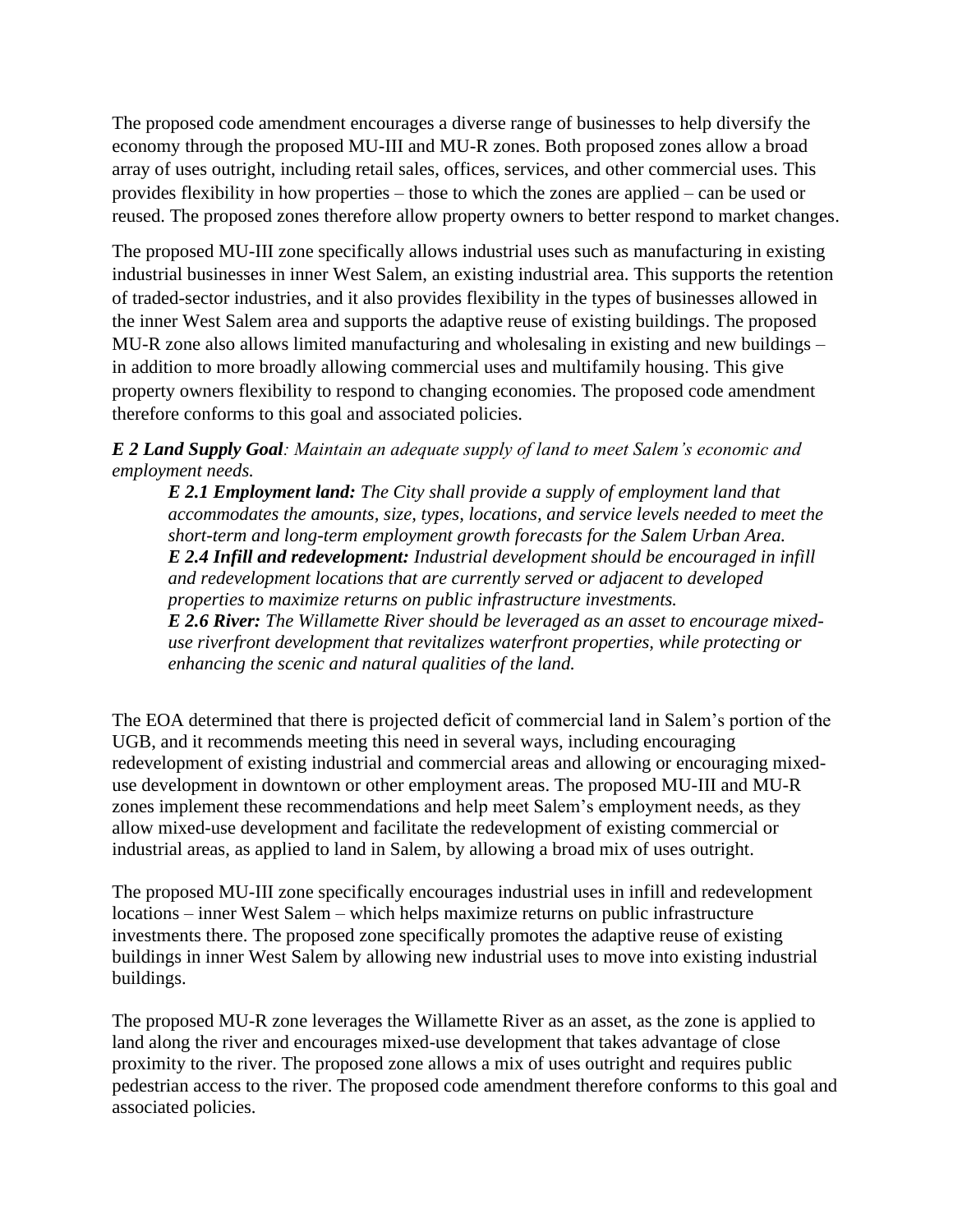*E 3 Access and Livability Goal: Promote a vibrant economy that increases access to jobs, goods, and services.*

*E 3.2 Transit-oriented development: Pedestrian-friendly, mixed-use development and redevelopment should be encouraged along corridors with frequent transit access and near Cherriots' Core Network to increase access to jobs and services, reduce the need for single-occupancy vehicle trips, and support public transit.*

*E 4.1 Pedestrian-friendly design: New or retrofitted commercial and mixed-use development should be encouraged to incorporate pedestrian-friendly design elements and site designs that promote pedestrian activity, economic vitality, and a sense of place.*

The proposed code amendment, specifically the proposed MU-III zone, promotes pedestrianfriendly, mixed-use development near Cherriots' Core Network; the zone was created to largely apply – and is applied – along that network of frequent bus service. The proposed zone allows a mix of uses outright and includes several design standards that promote pedestrian-friendly development, such as a requirement that new parking lots to be located behind or beside buildings. The proposed MU-R zone includes even more pedestrian-friendly design standards, including those that require ground-floor windows and awnings and entrances facing the street.

Both proposed zones increase access to jobs, services, and goods by allowing multifamily housing outright in addition to a broad range of commercial uses. The proposed zones thus facilitate the development of housing along with commercial uses on the same site. The proposed code amendment therefore conforms with this goal and policies.

*E 3.3 Neighborhood hub: The creation of neighborhood hubs – small, neighborhoodserving businesses clustered within residential areas – shall be supported and facilitated to improve local access to daily goods and services, enhance neighborhood resiliency, and foster complete neighborhoods.* 

*E 3.4 New neighborhoods: New, large subdivisions and planned unit developments should be allowed and encouraged to incorporate neighborhood hubs to promote the creation of complete neighborhoods.*

*E 3.7 Access to health: The City shall allow medical, mental health, and social services broadly in the Salem Urban Area to improve access for all residents, including seniors and lower-income residents.* 

*E 3.8 Access to childcare: The City shall allow child day care opportunities broadly in the Salem Urban Area to improve access for all residents, particularly in neighborhood hubs and in areas with access to frequent transit service.*

The proposed code amendment creates the new NH zone, which allows small-scale, neighborhood-serving shops, services, and other businesses in residential areas. The proposed zone, as it is applied to land in Salem, creates the opportunity for businesses to serve surrounding residential neighborhoods, which increases access to daily goods and services and foster complete neighborhoods. Property owners interested in having small-scale businesses in their neighborhoods can also apply to rezone their land to the NH zone.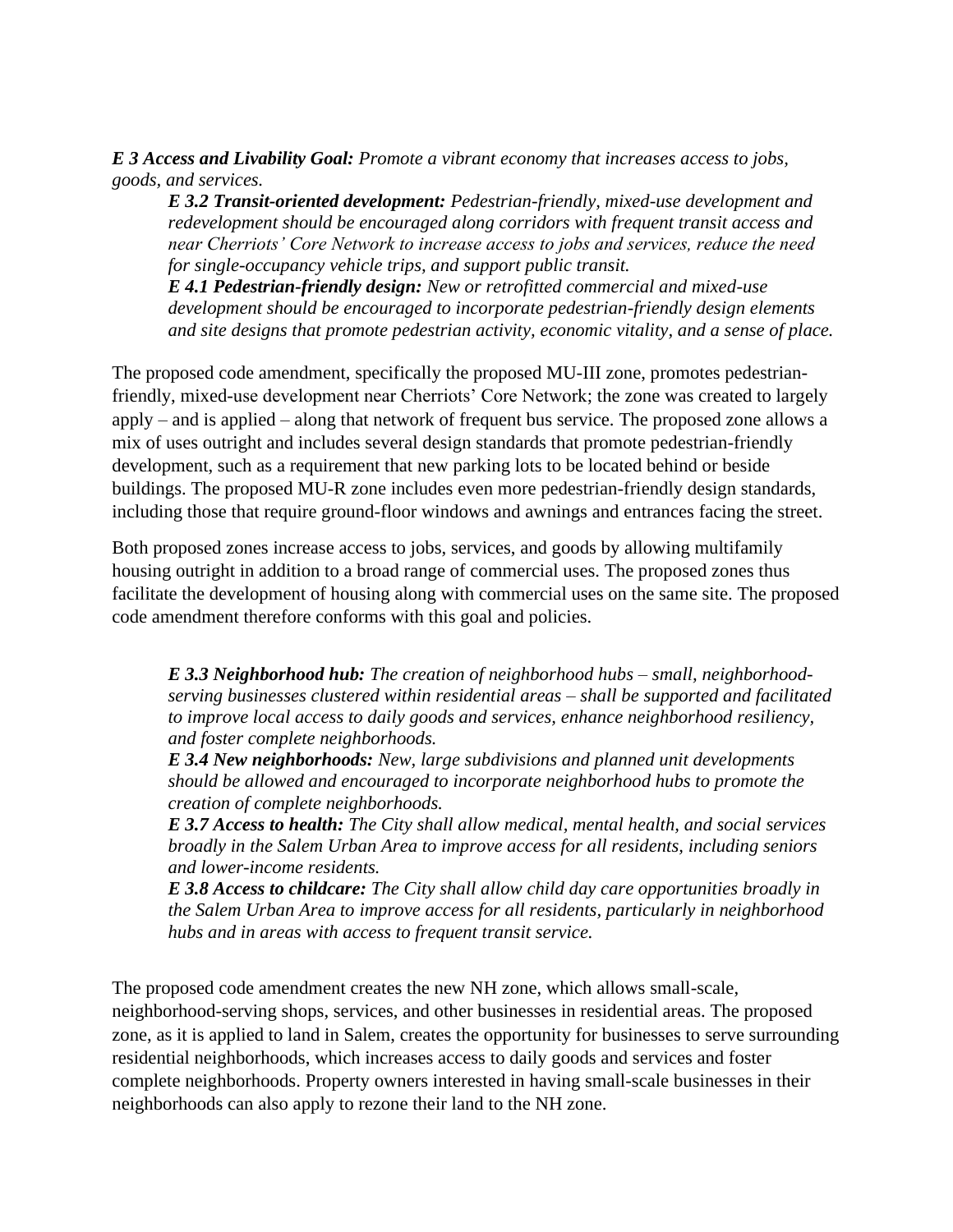In addition, the proposed code amendment requires certain large subdivisions – those at least 10 acres in size and that meet other criteria – to allow neighborhood hub businesses on at least two lots. This promotes the creation of complete neighborhoods as vacant or underutilized land is developed with more housing in Salem.

The proposed NH zone also allows childcare centers, social services like job training services, and offices of doctors, chiropractors, physical therapists, and other medical practitioners. As applied in otherwise residential areas, the proposed zone increases access to these medical and social services as well as child care opportunities. The proposed code amendment therefore conforms to these policies.

*L 3.8 Parking requirements: Parking requirements should be reviewed and set at the lowest standards that will meet the community's needs in order to reduce land utilized for parking, allow the market to determine parking needs, reduce the cost of development, and encourage a more walkable development pattern.*

The proposed code amendment includes changes to minimum parking requirements for mixeduse development near Cherriots' Core Network. Specifically, it eliminates minimum off-street parking requirements for any uses in the MU-I, MU-II, MU-III, and MU-R zones, provided that the property is located within one quarter-mile of the Core Network and is developed with multiple family. This encourages infill housing on properties that are already developed with commercial uses, as parking for those uses are no longer required once multifamily housing is added to the site. The change in parking requirements allows the market to determine parking needs, while potentially reducing the land dedicated to parking. The proposed code amendment therefore conforms to this policy.

*CC 1 Greenhouse Gas Emissions Goal: Reduce Salem's greenhouse gas emissions to 50 percent of the citywide emissions from the baseline year of 2016 by 2035 and be carbon neutral by 2050.* 

*CC 1.1 Land use and transportation: The City shall facilitate and support changes in land use patterns and the transportation system to reduce single-occupancy vehicle trips and mobile emissions, which are the largest source of greenhouse gas emissions produced in Salem. Progress toward this objective shall be monitored through benchmarks sets forth in Table 1 on p.83.*

The proposed code amendment seeks to reduce greenhouse gas emissions from transportation in several ways. Provisions of the proposed MU-III zone were designed to encourage mixed-use development and more housing near frequent transit routes, as the proposed new zone is largely applied in Salem along Cherriots' Core Network. For example, the proposed zone has a maximum height of 70 feet and a minimum density of 15 units per acre. This allows for more housing to potentially be developed along the Core Network, particularly as the proposed zone replaces the Retail Commercial (CR) zone in many areas. The CR zone has a maximum height of 50 feet and no minimum density.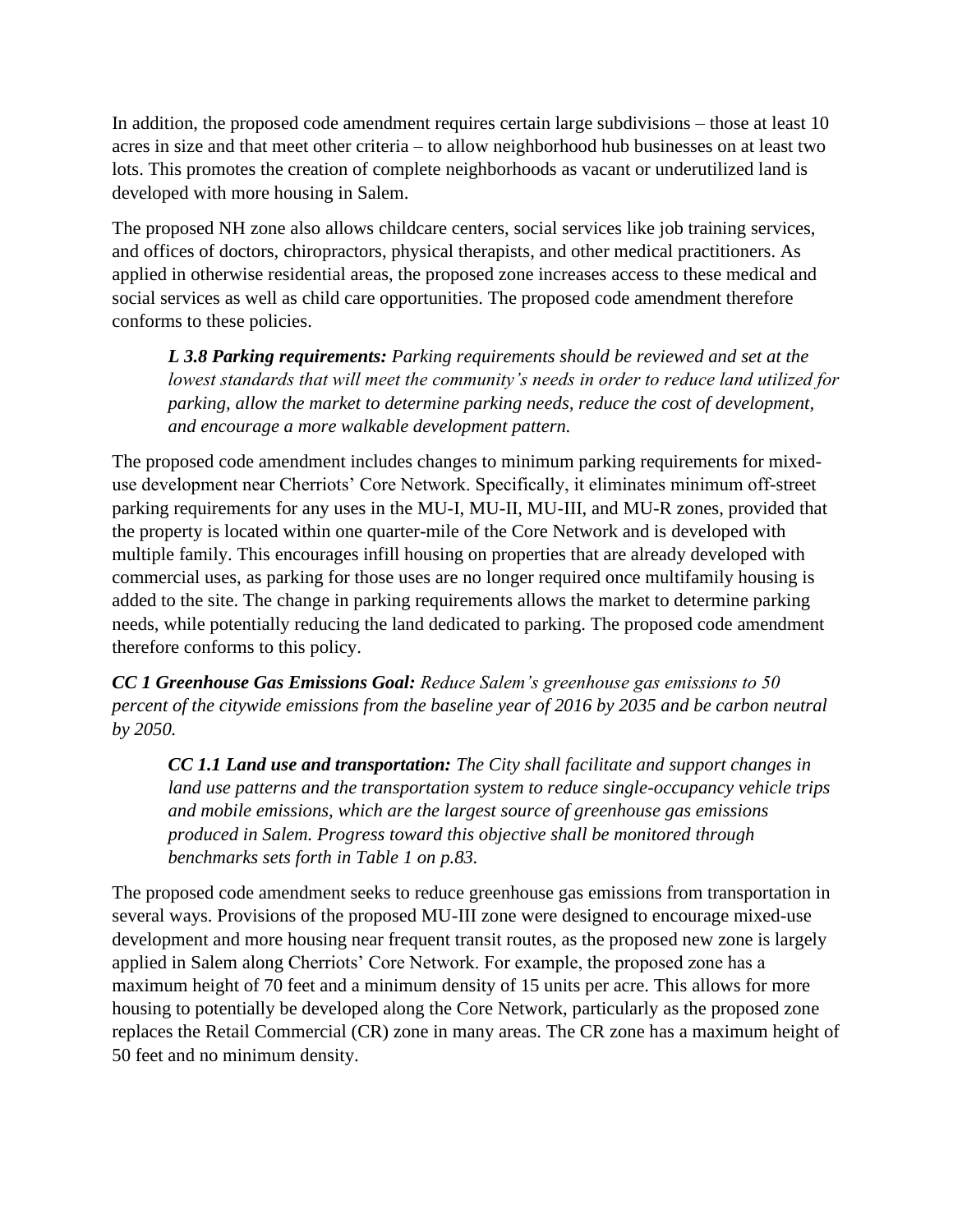The proposed code amendment also establishes a minimum density in the RS zone of 15 units per acre for properties within a ¼ mile of the Core Network. This encourages higher density housing to be located near the frequent transit routes when new development or redevelopment occurs. (The RS zone would not have a minimum density without this code amendment, allowing for one dwelling unit, for example, to be located on a large lot.)

The proposed code amendment creates the new NH zone, which as applied in residential areas in Salem, allows for the introduction of small-scale shops and services in existing neighborhoods. This creates the opportunity for people to more easily access shops and services and meet their daily needs within their neighborhood, which reduces the need to drive. Reductions in driving in Salem results in the reduction in associated greenhouse gas emissions.

In addition, the proposed code amendment requires certain large subdivisions to include neighborhood hub uses and middle housing. This provides the opportunity for more people to live near small-scale shops and services, which makes it easier for them to meet their daily needs without having to drive.

*W 2 Recreation and Access Goal: Promote and enhance the recreational and scenic qualities of the Willamette River and adjacent lands and increase access to these areas.* 

*W 2.2 Visual access: Visual access and a sense of openness should be provided by maximizing the open space between buildings and the river* 

*W 2.3 Public access: Development and redevelopment within the Greenway Boundary should include provisions for public access to and along the river.*

The proposed code amendment seeks to provide access to the Willamette River, primarily through the establishment of the proposed MU-R zone. That proposed zone is applied to land along the river, and it requires public pedestrian access to the river. This will ensure increased access to the river as development and redevelopment occurs along the river. The proposed code amendment therefore conforms to this goal and policy.

*CS 1 Community Spaces and Culture Goal: Foster development of community gathering spaces and other amenities that provide opportunities for people to socialize and celebrate together.*

*CS 1.8 Neighborhood hubs: Neighborhood-scale community spaces and public services should be encouraged in neighborhood hubs.*

The proposed code amendment creates the NH zone, which as applied to land in Salem, allows for the creation of neighborhood-scale community spaces and public services. Specifically, the proposed zone allows community centers, senior centers, youth clubs, and libraries. This creates the opportunity for these types of community gathering spaces to be developed in neighborhood hubs. The proposed code amendment therefore conforms to this goal and policy.